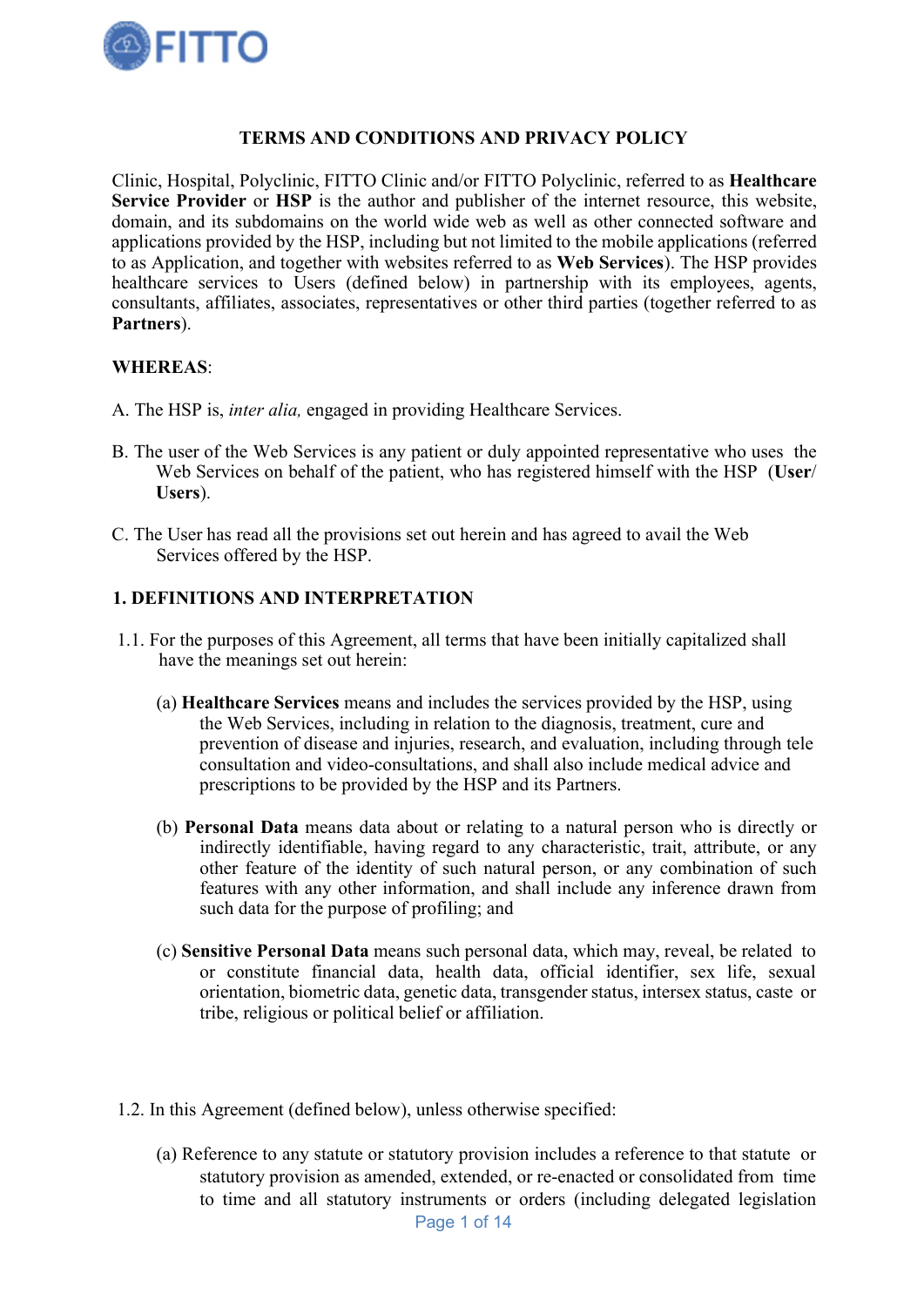

whether by way of rules, notifications, byelaws, guidelines, as amended, extended or re-enacted or consolidated from time to time).

- (b) Words elsewhere defined/explained herein shall have the meaning so ascribed.
- (c) Words denoting the singular shall include the plural and vice versa; and (d)

Words denoting any gender include all genders

# 2. NATURE AND APPLICABILITY OF THE TERMS

- 2.1. These Terms and Conditions and Privacy Policy (Agreement) constitute a legally binding agreement between the User and the HSP in connection with the User's visit to the Website and the User's use of the Web Services.
- 2.2. This Agreement sets out the terms and conditions under which the Users are allowed to use the Web Services and describes the manner in which the HSP shall treat the Users' accounts while the Users are registered with the HSP. If any User has any questions about any part of the Agreement, the User may contact the HSP at  $\frac{\text{support}(a)}{\text{fitto}-at.com}$ .
- 2.3. This Agreement is applicable to:
	- (a) The Users of the Web Services of the HSP.
		- (b) All Web Services made available by the HSP on the Website or the Application.
- 2.4. By downloading or accessing the Web Services, the User irrevocably accepts all the terms and conditions stipulated herein, agrees to fully abide by them. The User agrees and acknowledges that he has separately been sent this Agreement by way of email, and that he has duly read all the terms and conditions set out herein and consented thereto.
- 2.5. This Agreement supersedes all previous oral and written terms and conditions (if any) communicated to the User. By availing any Service, the User signifies their agreement and acceptance to this Agreement.
- 2.6. The Web Services may change from time to time, at the sole discretion of the HSP, and the Agreement will apply to the Users' visit to and the Users' use of the Website or the Application, as well as to all information provided by the User on the Website or the Application at any given point in time. Any such amendment or modification shall be separately sent to the User by way of email, and should the User have any objection to such amendment or modification, the User shall be at liberty to stop availing of the Web Services. The User shall also be entitled to inform the HSP of any objection to such amendment or modification, and in such an event, the HSP shall make best efforts to explain the reasons for such amendment or modification, as the case may be. Despite such clarification, if the User is not satisfied, the User shall be free to opt out of availing the Web Services.
- 2.7. The User is advised to read the Agreement at regular intervals. Any use of the Web Services following any such modification by the User constitutes such User's consent to follow and be bound by the Agreement so modified. Any additional terms and conditions, disclaimers, privacy policies and other policies applicable in general and / or to specific.

areas of either the Website or the Application, or to particular Web Services are also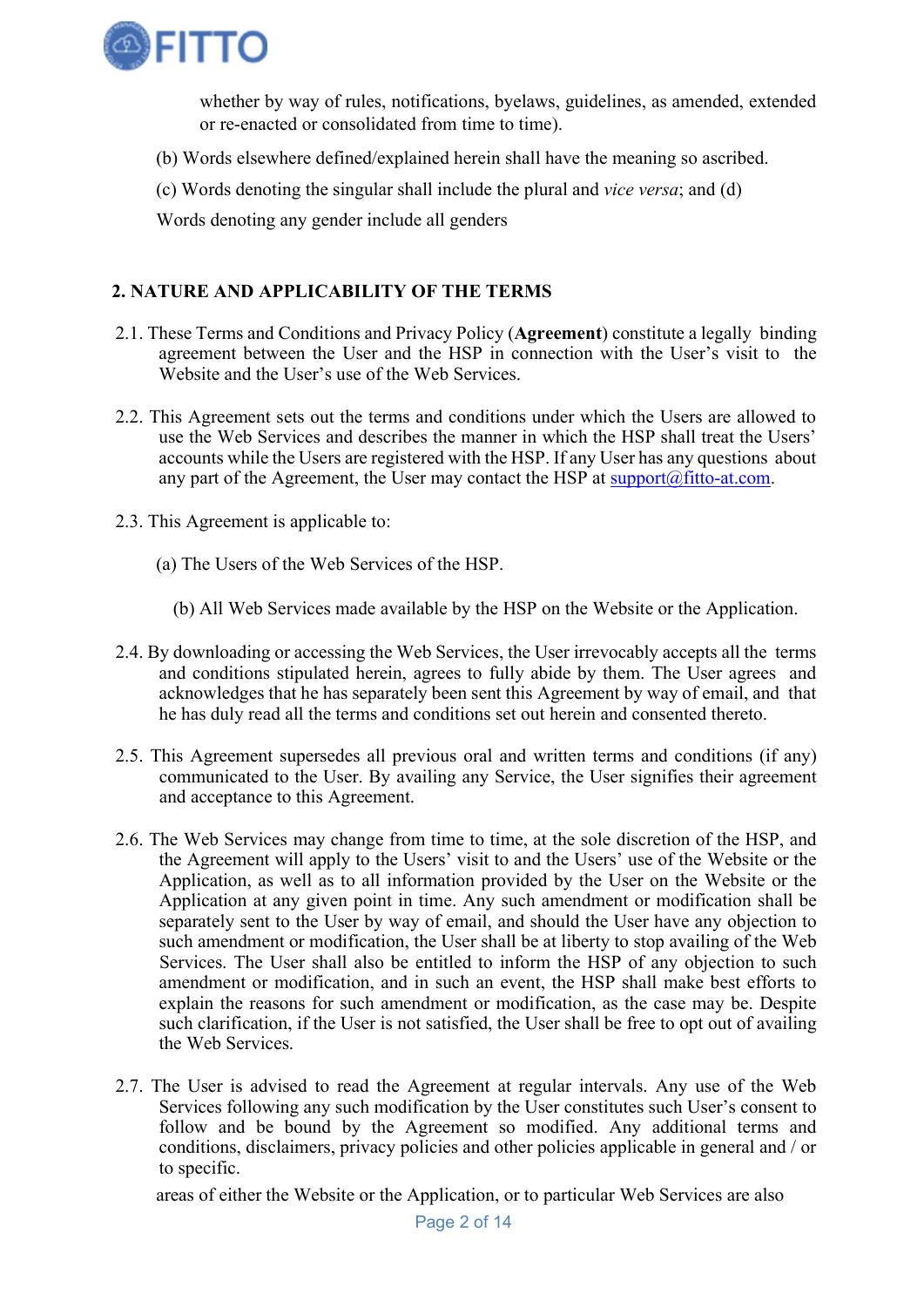

considered as part of this Agreement.

- 2.8. The User hereby acknowledges that they will be bound by this Agreement for availing any of the Web Services offered by the HSP. If the User does not agree with any part of the Agreement, the User may choose not to avail the Web Services. After availing of the Web Services having consented to this Agreement, the User shall not be entitled to claim not to be bound by the terms set out herein.
- 2.9. The Users' access to and the use of the Web Services will be solely at the discretion of the HSP. This Agreement is published in compliance of, and is governed by the provisions of the applicable Indian laws

# 3. CONDITIONS OF USE

- 3.1. All Users must be 18 years of age or older to register and use the Web Services in any manner. In case of minors, the guardian of such minor shall be entitled to register on behalf of his ward, and avail of the Web Services pursuant thereto.
- 3.2. By registering, visiting and using the Web Services, or accepting this Agreement, the User represents and warrants that they are 18 years of age or older, and that they have the right, authority and capacity to use the Web Services, and agree to and abide by this Agreement.

### 4. END-USER ACCOUNT

- 4.1. In order to create a user account on the platform of the Web Services, the HSP may require the User to provide details regarding their name, User ID, email address, address, date of birth, gender, phone number and password chosen by the User. Other optional information and/or documentation may be requested on the registration page.
- 4.2. The HSP may, in future, include other optional requests for information from the User in order to enable the HSP to customize the Web Services to deliver personalized information to the User. In the event of such changes, the HSP will display a notice of such changes on the platform of the Web Services, or notify the Users, in any other manner, so that the User may review the changed terms prior to continuing to use the Web Services. If the User objects to any of the changes, and no longer wishes to use the Web Services, the User may write to the HSP at  $\frac{\text{support}(a)\text{fitto-at.com}}{\text{support}(a)\text{fitto-at.com}}$  to delete their account. If the User uses the Web Services after the notice of change being made known to the User, it is understood that such a User has provided their consent to the changed terms.
- 5. It is the responsibility of the User to provide their correct mobile number and email address, and update the same on the platform of the Web Services, if required. All reminders and notifications will be sent to the account associated with this mobile number and / or email address. Every time the User changes any contact information, the HSP will send a confirmation on the updated mobile number / email address. The HSP is not responsible for any loss or inconvenience caused due to the User not updating their contact information.

#### 6. DATA PRIVACY

6.1. The User has read, understood, and expressly consented to the following terms regarding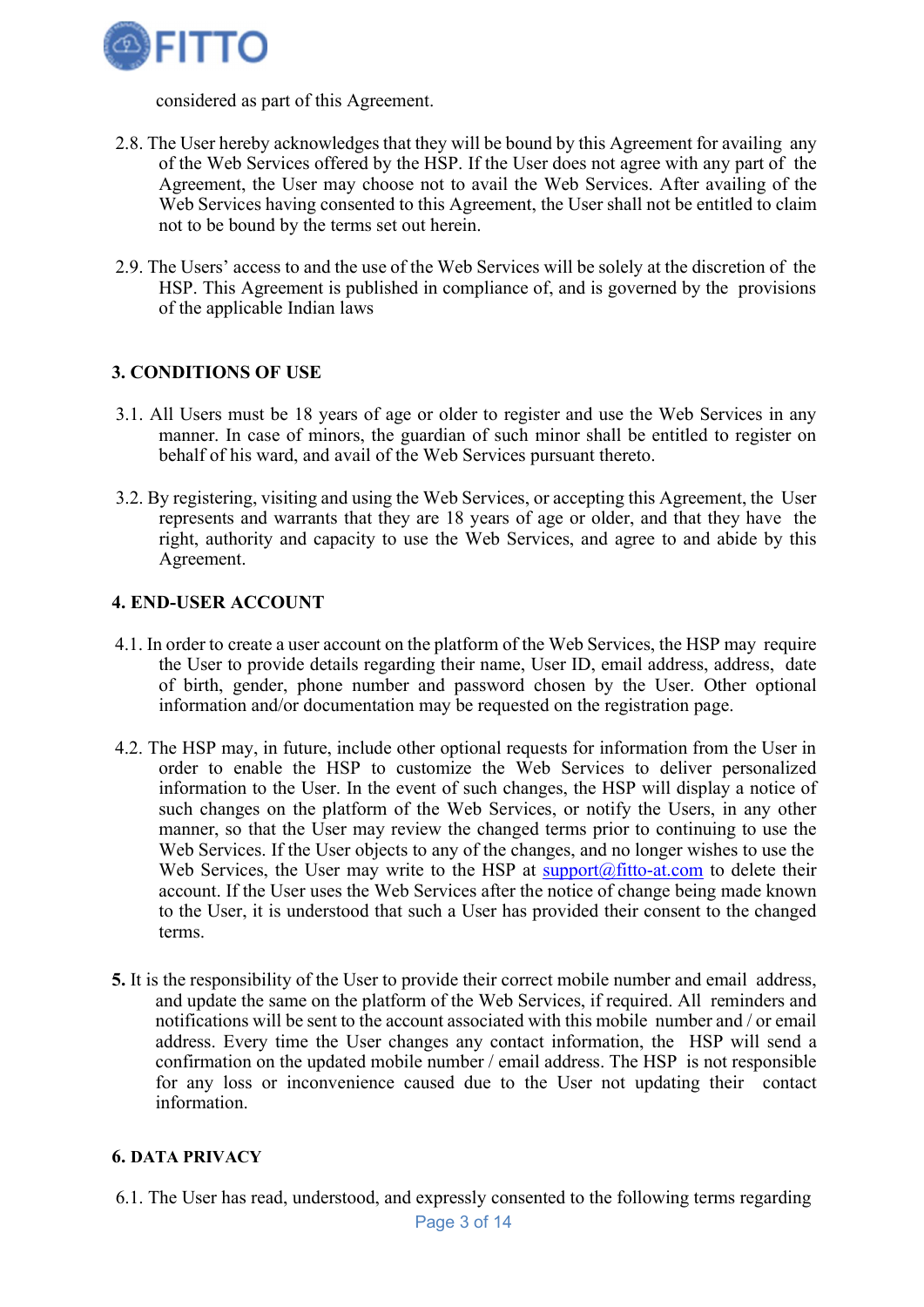

data privacy, and acknowledges that they have the knowledge of:

- (a) The fact that certain information is being collected.
- (b) The purpose for which the information is being collected.
- (c) The intended recipients of the information.
- (d) The nature of collection and retention of the information; and
- (e) The various rights available to such Users in respect of such information.
- 6.2. The Users' use of and access to the Web Services of the HSP is contingent on their acceptance of the Agreement, which also involves acceptance of the terms regarding data privacy. Any User that does not agree with any provisions of the same has the option to discontinue the Web Services provided by the HSP immediately.
- 6.3. The HSP may collect information related to the device used by the User to access the Web Services, the location from which the Web Services were accessed, and anonymized data of such usage. The information so collected will be used only for improving the quality of the Web Services and to build new Web Services.
- 6.4. The HSP through its Web Services may collect the Users' email address and phone number for the purposes of communication and analytics.
- 6.5. Nature of Information Collected: The HSP may collect data that personally identifies the User or could be used to personally identify the User. The data so collected by the HSP may constitute the Users' Personal Data, including Sensitive Personal Data, such as the following:
	- (a) User's name, age, gender, address (including pin code), contact number and email address.
	- (b) Health or medical data including physical and physiological conditions, mental health conditions, medical history, diagnostic reports, prescriptions and medications.
	- (c) Financial information regarding bank account, credit or debit card, Unified Payment Interface (UPI), or any other payment instrument details.
	- (d) Insurance data including the insurance plan, insurance policy number, insurance carrier, insurance premium coverage.
	- (e) User ID and password upon registering with the Web Services of the HSP.
	- (f) Sexual orientation (if necessary);
	- (g) Biometric data including facial images, fingerprints, iris scans, or any other similar personal data resulting from measurements or technical processing operations carried out on physical, physiological, or behavioral characteristics of the User, which allow or confirm the unique identification of that User.
	- (h) Call data records, including video calls made while using the Web Services of the HSP.
	- (i) Any other information voluntarily shared by the User with the HSP including but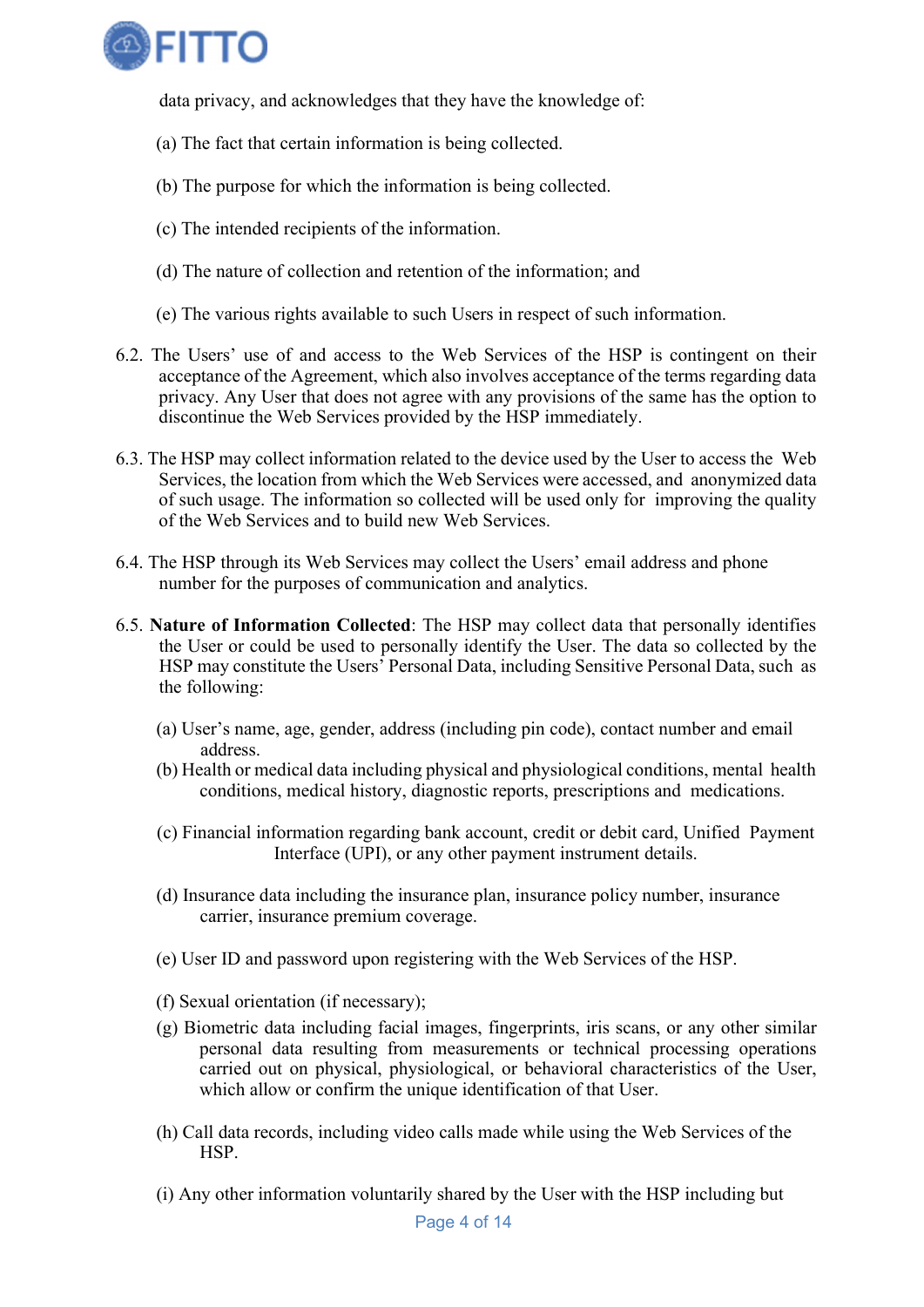

not limited to family medical history.

- 6.6. Information that is freely available in the public domain or accessible under any other law will not be regarded as personal information or sensitive personal data or information.
- 6.7. All the information, including personal data and sensitive personal data, provided by the User, is voluntary.
- 6.8. Purpose of Collection of Information: The User understands that the HSP may use the data provided for the following purposes:
	- (a) To provide Healthcare Web Services to the User.
	- (b) For research, statistical analysis, and business intelligence purposes commercial purposes in a non-personally identifiable form.
	- (c) For sale or transfer of such research, statistical or intelligence data in an aggregated or non-personally identifiable form to the HSP's Partners.
	- (d) For publishing research findings and / or statistical analysis derived from such data.
	- (e) For contacting Users for offering new products or services for the HSP, and for taking Service feedback from the Users.
	- (f) For analyzing software usage patterns for improving product design and utility.
	- (g) For analyzing anonymized information for commercial use.
- 6.9. Explicit Consent: The User hereby agrees and acknowledges that he has understood the terms and conditions contained in this Clause 5, and hereby provides his explicit consent to each of the terms contained herein, including in relation to the collection, processing, transfer, and any handling of his Sensitive Personal Data.
- 6.10. Correction of Information: The User is responsible for maintaining the accuracy of the information provided to the HSP. If the information so provided changes at any time, the User may correct, complete, update or delete such information, or make a request to the HSP to correct, complete, update or delete such information by writing to the HSP at  $support@fitto-at.com$ . The HSP will make good faith efforts to make requested changes in their active databases as soon as reasonably practicable. If the information provided by the User is untrue, inaccurate, out of date or incomplete (or becomes untrue, inaccurate, out of date or incomplete), or the HSP has reasonable grounds to suspect that the information provided by you is untrue, inaccurate, out of date or incomplete, the HSP may, at its sole discretion, discontinue the provision of the Web Services to such a User.
- 6.11. Deletion of Account: If the User chooses to delete their account or rescind their consent to the use and storage of their Personal Data and Sensitive Personal Data by the HSP, such a User may make a request for the same by writing to the HSP at support $(a)$  fitto at.com.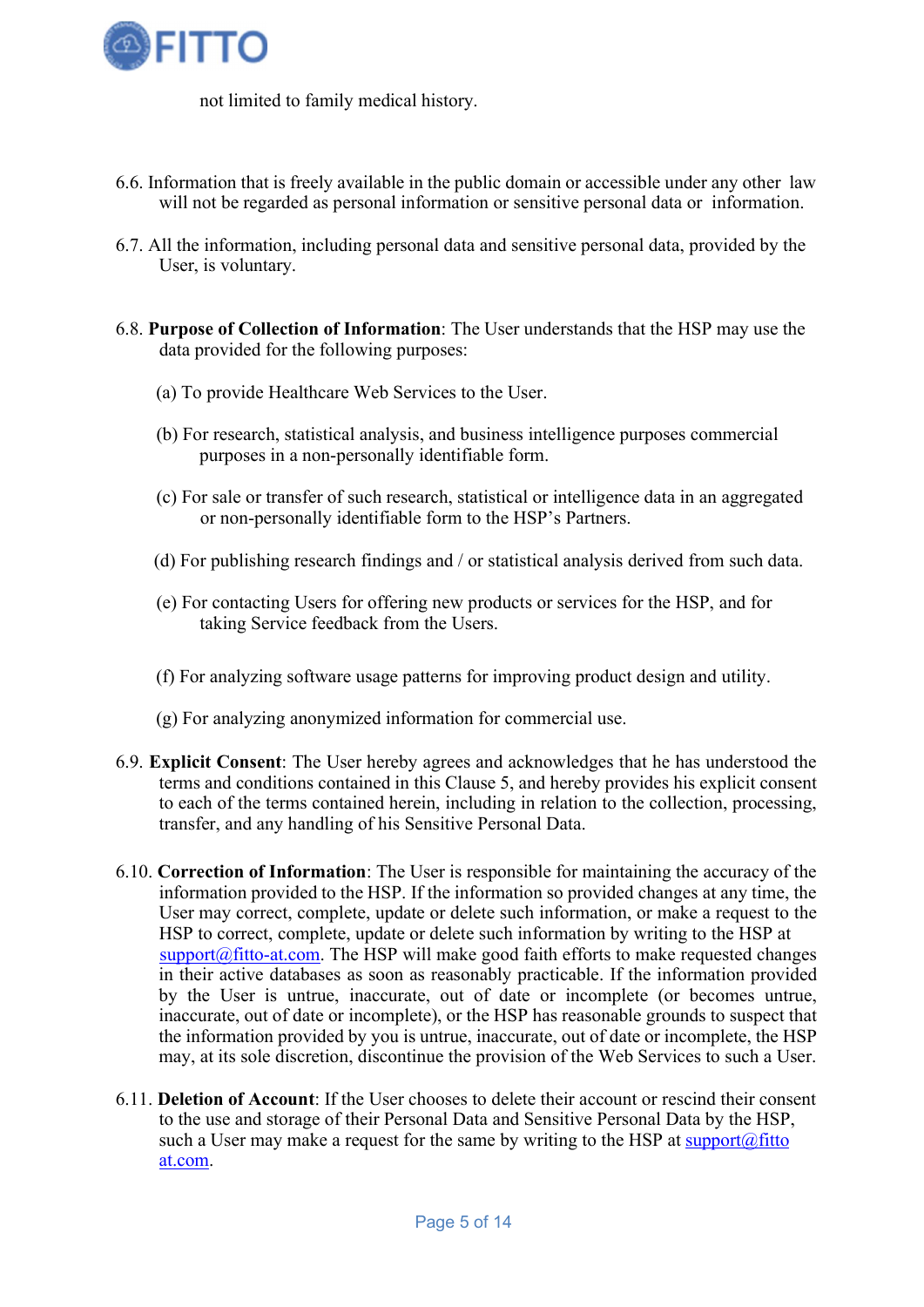

- 6.12. Retention of Information: The HSP will retain the Users' Personal Data and Sensitive Personal Data only for the purposes stated, and for the period during which the account of the User is on the database of the HSP. The HSP shall not retain any Personal Data or Sensitive Personal Data of any User for a period longer than required for the purposes for which such data was collected, or is otherwise required, to be retained, under any other law for the time being in force. The User expressly consents to the retention of information by the HSP and/or its Partners, in terms of this Clause.
- 6.13. Financial Information: In consideration for the Healthcare Services, the HSP may require the User to make payments through online payment mechanisms such as credit card, debit card, net banking, UPI, or any other online payment mechanism provided on the Website and/or Application. For this, the HSP and/or its Partners, as deemed necessary, will collect such User's financial information such as credit / debit card number, registered name, expiry date of the credit / debit card, card verification value (CVV), UPI ID, and / or other requisite financial information. Such information will be used by the HSP and/or its Partners for the purposes of billing and payment processes, including but not limited to the use and disclosure of such information to third parties (for example, payment gateways), as necessary to complete such billing operation. Verification of credit information, however, is accomplished solely by the User through the authentication process offered by a third-party payment gateway. User's credit card / debit card / UPI details are transacted upon secure sites of approved payment gateways which are digitally under encryption, thereby providing the highest possible degree of care as per current technology. The User expressly consents to the collection, storage, transfer, and handling of the financial information by the HSP and/or its Partners.
- 6.14. Transfer of Information: The HSP may disclose or transfer the Users' Personal Data including Sensitive Personal Data, and other information, to its Partners, for the purposes including but not limited to providing and / or improving the Web Services, data analytics, research and development. The Partners follow the same data security standards and safeguards as the HSP. Accordingly, the Partners have put in place all the security requirements mandated by law, in order to secure the privacy of the Users' data and have implemented the best market practices and security policies, rules and technical measures to protect the data that it has under its control from unauthorized access, improper use or disclosure, unauthorized modification and unlawful destruction or accidental loss. However, for any data loss or theft due to unauthorized access to the User's electronic devices through which the User avails the Web Services, the Partners shall not be held liable for any loss whatsoever incurred by the User. The User expressly consents to such transfer by the HSP to its Partners.
- 6.15. Data Portability: If the User chooses to transfer their Personal Data including Sensitive Personal Data to any other data fiduciary / service provider, such a User may make a request for the same by writing to the HSP at  $\frac{\text{support}(a)}{\text{fitto}-at.com}$ .
- 6.16. User Internet Protocol: Due to the communications standards on the Internet, when a User uses the Web Services, the HSP automatically receives the URL of the site from which the User visited the Web Services of the HSP. The HSP also receives the Internet Protocol (IP) address of each User's computer, the User's computer / device operating system, the type of web browser the User is using, as well as the name of User's internet service provider. This information is used to analyze overall trends to help the HSP improve its Web Services. The linkage between User's IP address and User's personally identifiable information may be available to the HSP or the Partners but is not shared with other third parties. Notwithstanding the above, the HSP may share some of the aggregate findings (not the specific data) in anonymized form (i.e., non-personally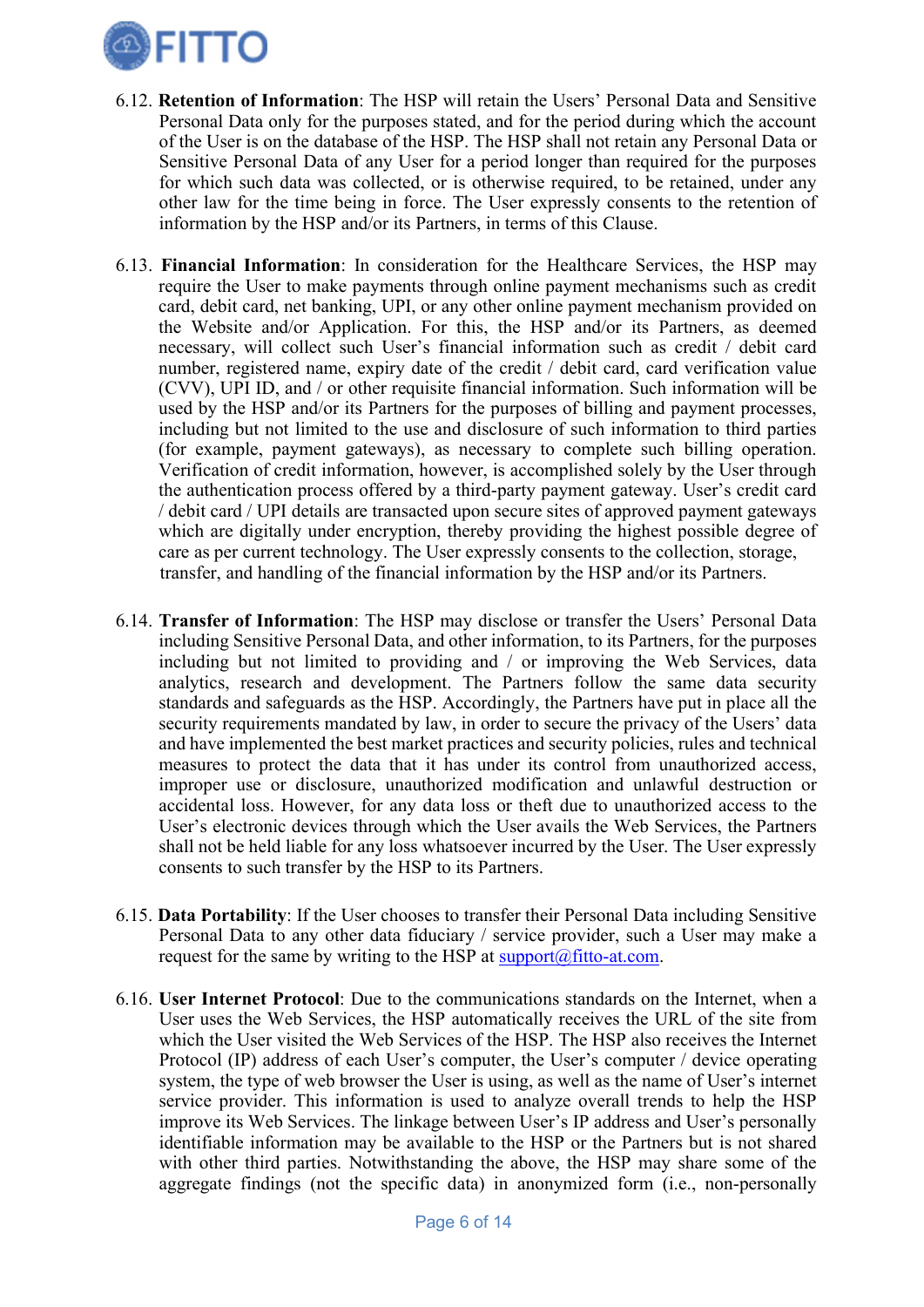

identifiable) with advertisers, sponsors, investors, strategic partners, and others in order to help grow its business. The User expressly consents to the collection, storage, transfer, and handling of the internet protocol information by the HSP and/or its Partners.

- 6.17. Cookie Policy: The Web Services may use cookies to store certain data (that is not Sensitive Personal Data), that is used by the HSP and the Partners for the technical administration of the Web Services, research, and development, and for User administration. In the course of serving advertisements or optimizing services to its Users, the HSP may allow authorized third parties to place or recognize a unique cookie on the User's browser. The cookies, however, do not store any personal information of the User. The User expressly consents to the collection, storage, transfer, and handling of cookies by the HSP and/or its Partners.
- 6.18. External Websites: The terms regarding data privacy are in regard to the Web Services that are owned and operated by the HSP. The HSP does not exercise control over the sites that may be displayed as search results or links from within the Web Services. The HSP does not endorse either the contents of such websites or the creators or the hosts of such websites, unless expressly stated otherwise. When the User clicks on external links from the Web Services, their browser automatically may direct the User to a new browser window that is not hosted or controlled by the HSP. The HSP is not responsible for the content, functionality, authenticity or technological safety of these external websites. These external websites may place their own cookies or other files on the Users' computer, collect data or solicit personal information from the Users, for which the HSP is not responsible or liable. Accordingly, the HSP does not make any representations concerning the privacy practices or policies of such third parties or terms of use of such websites, nor does the HSP guarantee the accuracy, integrity, or quality of the information, data, text, software, sound, photographs, graphics, videos, messages or other materials available on such websites. The inclusion or exclusion does not imply any endorsement by the HSP of the website, the website's provider, or the information on the website. If the User decides to visit a third-party website linked to the Web Services of the HSP, the User acknowledges that they are doing so entirely at their own risk. The HSP encourages the User to read the privacy policies of such websites.
- 6.19. Phone Calls or Video Calls: The User may avail Healthcare Services through the Web Services of the HSP, through the means of online chat, text messages, video call and / or voice call. When the User chooses any of these options, the records of such conversations, calls or exchanges may be recorded and stored on the servers of the HSP or the servers of such service providers, as applicable, in accordance with the privacy policies of such service providers. Such records stored on the servers of the HSP are dealt with only in accordance with this Agreement. The User expressly consents to the collection, storage, transfer, and handling of the call and video records by the HSP and/or its Partners.
- 6.20. Location Information: The HSP may seek the permission of the User, to use the geolocation feature of the User's mobile device and / or any other electronic device being used to access the Web Services. The HSP does not share the User location information with any third party. The User may opt out of location based services on their electronic device by changing the relevant / applicable setting on their device. The User expressly consents to the collection, storage, transfer, and handling of the location information by the HSP and/or its Partners.
- 6.21. Additional Information: The HSP may ask the Users to take surveys regarding their experiences with features of the Web Services. Such surveys may ask the Users for their demographic information such as their age, gender, and education. The HSP shall use the survey information for evaluation and quality improvement purposes. Such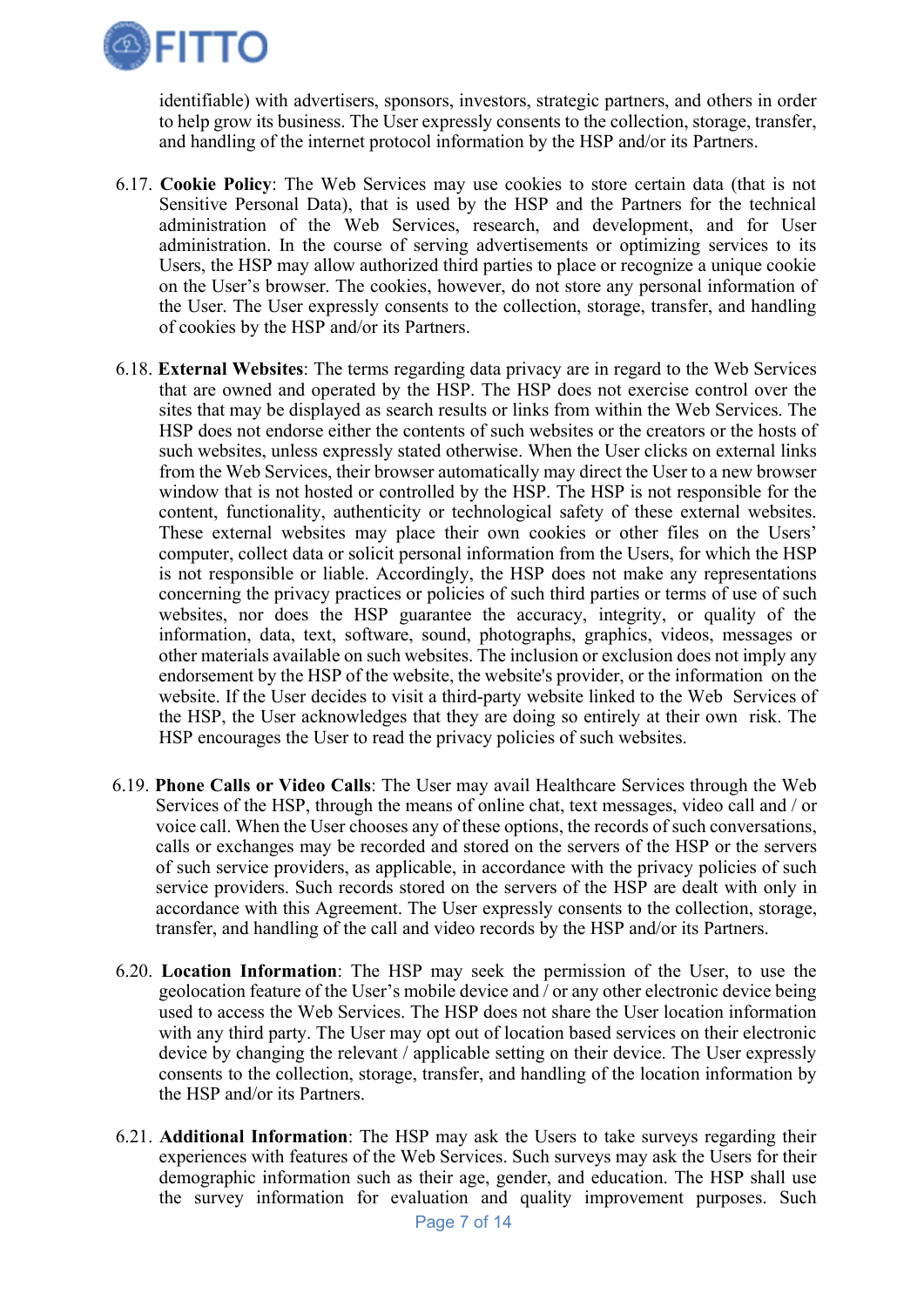

demographic information may be stored for future evaluation and quality improvement activities.

- 6.22. Archiving: If any questions are sent to the HSP using email, such questions will be forwarded to the Partners associated with the HSP, who are qualified to address such questions. The healthcare professional on behalf of the HSP will make best efforts to provide the User with a complete and satisfactory response. Such questions and their corresponding responses will be archived by the HSP, for the purposes of research and analytics. The User expressly consents to such archiving by the HSP and/or its Partners.
- 6.23. Unauthorized Use: The HSP has put in place all the security requirements mandated by law, in order to secure the privacy of the Users' data. Further, the HSP also undertakes a periodical review of its security safeguards. Further, the HSP has undertaken a data protection impact assessment in order to ensure its security safeguards. Accordingly, the HSP has implemented the best market practices and security policies, rules and technical measures to protect the data that it has under its control from unauthorized access, improper use or disclosure, unauthorized modification and unlawful destruction or accidental loss. However, for any data loss or theft due to unauthorized access to the User's electronic devices through which the User avails the Web Services, the HSP shall not be held liable for any loss whatsoever incurred by the User.
- 6.24. Third Party Use: If the User provides anyone else access to their personal health record, the User understands that they would be deemed to be responsible for all actions, access, transaction that such a person takes related to the User's personal health record either on their own or independently. The HSP is not responsible or liable for any action, transaction, loss, leakage or any other liability arising out of this.
- 6.25. Passwords: The User must ensure there is no unauthorized access to their password, computer, mobile phone and / or any other electronic device. The HSP does not undertake any liability for any unauthorized use of the Users' account and password. If the User suspects any unauthorized use of their account, such User must immediately notify the HSP by sending an email to support@fitt-at.com. The User shall be liable to indemnify the HSP due to any loss suffered by them due to such unauthorized use of the User's account and password.
- 6.26. The HSP takes Users' data privacy very seriously. Other than as specifically stated in this Agreement, the HSP will only disclose the Users' data in the event it is required to do so by law, rule, regulation, law enforcement agency, governmental official, legal authority or similar requirements, or when the HSP, in its sole discretion, deems it necessary in order to enforce or apply this Agreement.
- 6.27. Notwithstanding any of the above, the HSP is not responsible for the confidentiality, security or distribution of the Users' personal information by its Partners and third parties outside the scope of their agreement with such Partners and third parties. Further, the HSP shall not be responsible for any breach of security or for any actions of any third parties or events that are beyond the reasonable control of the HSP including, acts of government, computer hacking, unauthorized access to computer data and storage device, computer crashes, breach of security and encryption, poor quality of internet service or telephone service of the User etc.

# 7. DISSEMINATION OF INFORMATION

The HSP collects, directly or indirectly, and displays on the platform of the Web Services,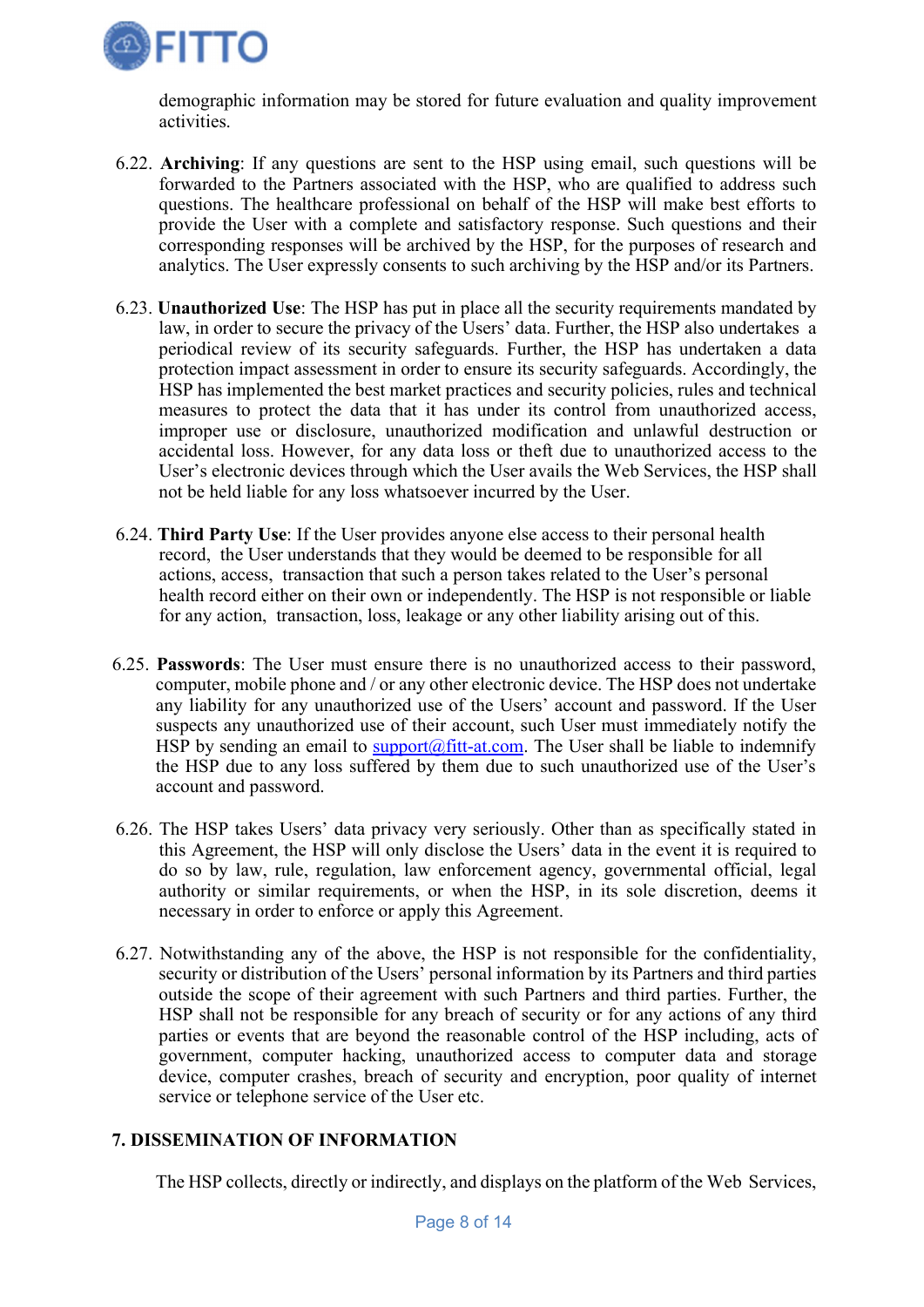

relevant information regarding the profile and practice of the healthcare professional associated with the HSP, such as their specialization, qualification, fees, location, available hours for consultation, and similar details. The HSP takes reasonable efforts to ensure that such information is updated at frequent intervals. The HSP cannot be held liable for any inaccuracies or incompleteness represented from it, despite such reasonable efforts.

# 8. RIGHTS AND OBLIGATIONS

- 8.1. While providing information to the HSP, the User shall not display, upload, modify, publish, transmit, update or share any information that:
	- (a) Is intentionally incomplete, false or inaccurate.
	- (b) Belongs to another person and to which the User does not have any right to.
	- (c) Is grossly harmful, harassing, blasphemous, defamatory, obscene, pornographic, paedophilic, libellous, invasive of another's privacy, hateful, or racially, ethnically objectionable, disparaging, relating or encouraging money laundering or gambling, or otherwise unlawful in any manner whatever.
	- (d) Harm minors in any way.
	- (e) Infringes any patent, trademark, copyright or other proprietary rights.
	- (f) Violates any law for the time being in force.
	- (g) Impersonates another person.
	- (h) Contains software viruses or any other computer code, files or programs designed to interrupt, destroy or limit the functionality of any computer resource.
	- (i) Threatens the unity, integrity, defense, security or sovereignty of India, friendly relations with foreign states, or public order or causes incitement to the commission of any cognizable offence or prevents investigation of any offence or is insulting any other nation.
- 8.2. The User shall not copy or duplicate, in any manner, any content belonging to the HSP, or any other information available on the platform of the Web Services of the HSP.
- 8.3. The User shall not transmit any information that is disruptive or competitive or prejudicial to the provision of Web Services by the HSP.
- 8.4. Upon obtaining knowledge by an affected person in writing, or on being notified by the appropriate Government that the Web Services are being used by the User to commit any unlawful act and / or is being used in violation of this Clause, the HSP shall be entitled to remove or disable access to the material or information that is in contravention of this Clause. The HSP is entitled to act within thirty six hours of obtaining such knowledge and, where applicable, work with Users to disable such information that is in contravention of applicable law. The HSP shall also be entitled to preserve such information and associated records for at least 90 (ninety) days for production to governmental authorities for investigation purposes.
- 8.5. In case of non-compliance with any applicable laws, rules or regulations, or this Agreement by a User, the HSP has the right to immediately terminate the access or usage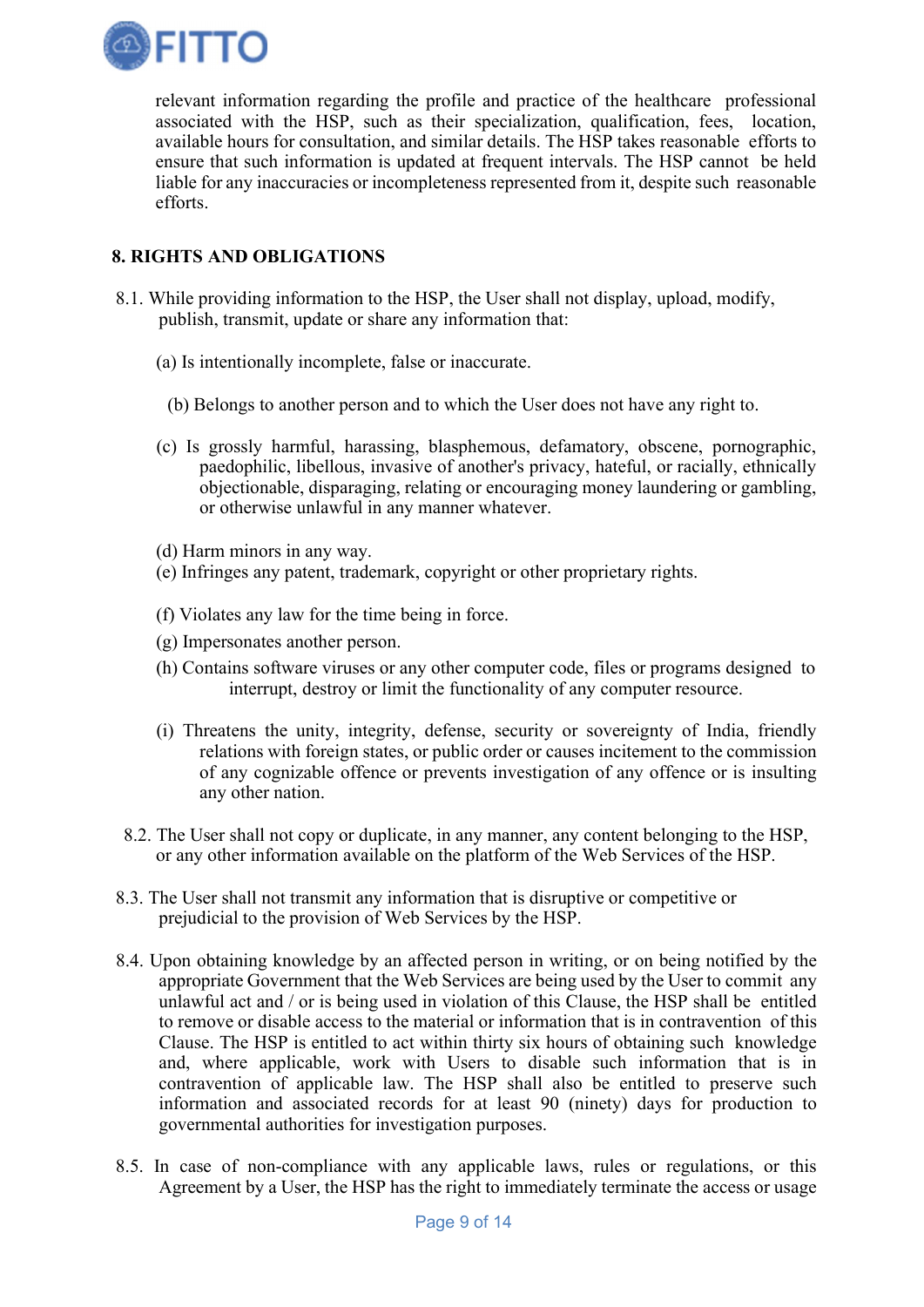

rights of the User to the Web Services and to remove non-compliant information from the Web Services.

8.6. The HSP may disclose or transfer User-generated information to its governmental authorities in such manner as required by applicable law, and the User hereby consents to such transfer. The HSP will comply with any duly issued government or court directions to disable access to the User-generated information, should it be found to be illegal by a competent governmental authority.

# 9. INTELLECTUAL PROPERTY RIGHTS

- 9.1. The contents of the Web Services are protected by intellectual property laws of India including without limitation to trademark and copyright laws. Reproduction, retransmission, public and / or commercial use of any or all the material on the platform of the Web Services are prohibited. The logos, service marks and trademarks displayed on the platform of the Web Services are the property of the HSP or have been licensed to the HSP by the relevant owners for use. The User may use this material only as expressly authorized by the HSP, and shall not copy, transmit or create derivative works of such material without express authorization from the HSP.
- 9.2. The User acknowledges and agrees that they shall not upload, post, reproduce or distribute any content on or through the Web Services that is protected by copyright or other proprietary right of a third party, without obtaining the permission of the owner right. Any copyrighted or other proprietary content distributed on or through the Web Services with the consent of the owner must contain the appropriate copyright or other proprietary rights notice. The unauthorized submission or distribution of copyrighted or other proprietary content is illegal and could subject the User to personal liability or criminal prosecution.
- 9.3. Nothing displayed / provided on the platform of the Web Services should be construed as granting, by implication, or otherwise, any license or right to use any trademarks without written permission from the HSP.

#### 10. REPRESENTATIONS AND WARRANTIES

- 10.1. The Web Services provided by the HSP are provided on an "as is" and "as available" basis, and without any warranties or conditions.
- 10.2. The HSP does not provide or make any representation, warranty or guarantee, express or implied about the Web Services.
- 10.3. The HSP does not guarantee the accuracy or completeness of any content or information provided by Users on the platform of the Web Services.
- 10.4. To the fullest extent permitted by law, the HSP disclaims all liability arising out of the User's use or reliance upon the Web Services, representations and warranties made by other Users, the content or information provided by the Users on the platform of the Web Services, or any opinion or suggestion given or expressed by the HSP or any User in relation to any User or Web Services provided by such User.
	- 10.5. The Web Services may be linked to the website of third parties, affiliates and business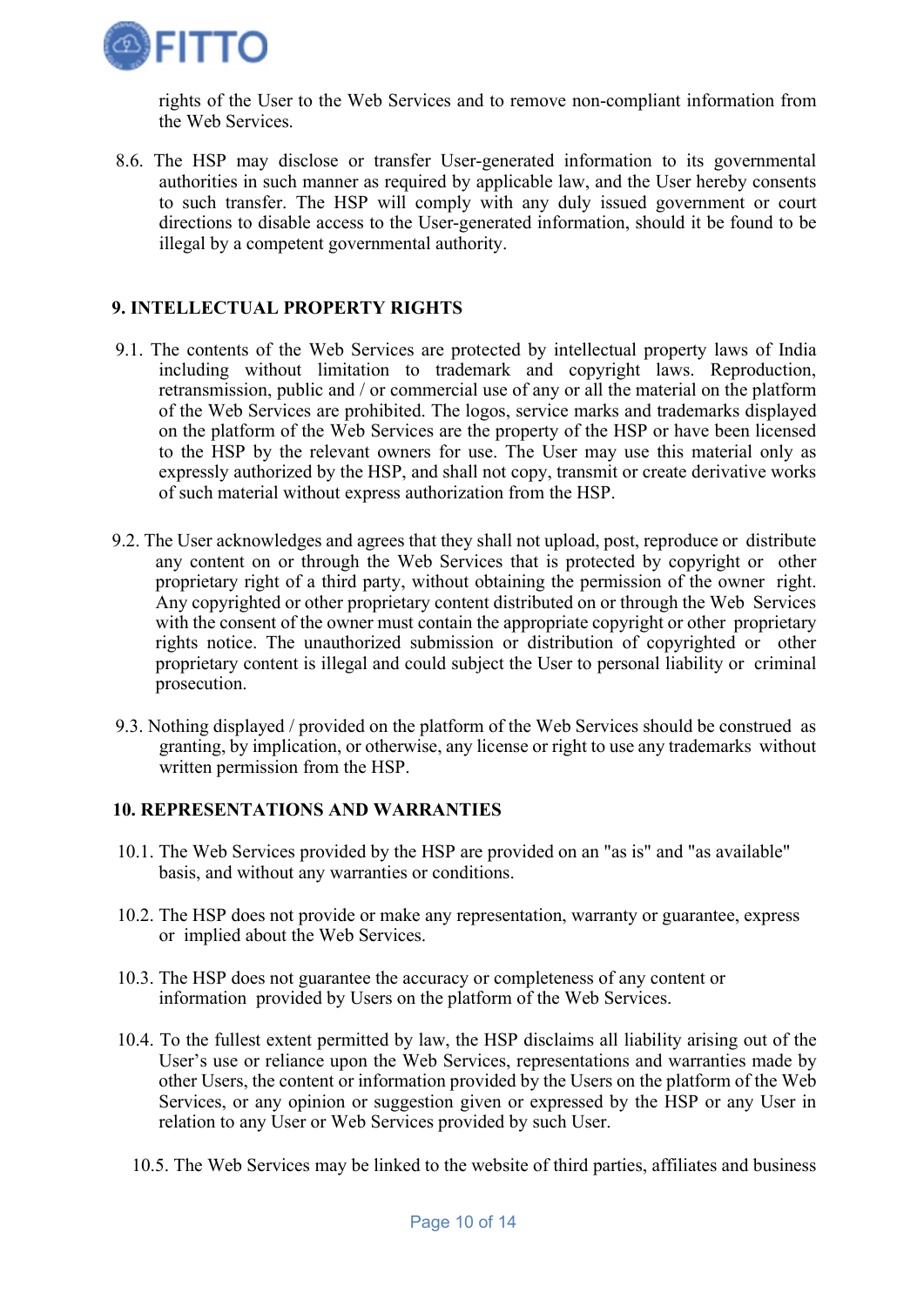

partners. The HSP has no control over, and is not liable or responsible for content, accuracy, validity, reliability, quality of such websites. Inclusion of any such link on the platform of the Web Services does not imply that the HSP endorses the linked site. User may use the links and these services at their own risk.

- 10.6. The Healthcare Services are not intended to be a substitute for getting in touch with emergency healthcare facilities. If the User faces a medical emergency, such User is advised to contact an ambulance service, hospital, doctor or appropriate medical professional directly.
- 10.7. The HSP assumes no responsibility, and shall not be liable for, any damages to, or viruses that may infect the User's equipment / device on account of User's access to, use of, or browsing the Web Services, or the downloading of any material, data, text, images, video content, or audio content from the Web Services. If a User is dissatisfied with the Web Services, User's sole remedy is to discontinue using the Web Services.

### 11. TERMINATION

- (a) The HSP reserves the right to suspend or terminate a User's access to the Web Services with or without notice, and its sole discretion, for any reason whatsoever, including but not limited to cases where:
- (b) Such a User breaches any terms and conditions of this Agreement.
- (c) Any third-party reports violation of any of its right as a result of such a User's use of the Web Services.
	- (d) The HSP is unable to verify or authenticate any information provide to by the User.
- (e) The HSP has reasonable grounds for suspecting any illegal, fraudulent, or abusive activity on part of such User; or
- (f) The HSP believes, in its sole discretion, that the User's actions may cause legal liability for such User, other Users or for the HSP, or are contrary to the interests of the Web Services.
- 11.2. Once temporarily suspended, indefinitely suspended, or terminated, the User may not continue to use the Web Services under the same account, a different account or re register under a new account.

# 12. LIMITATION OF LIABILITY

- 12.1. In no event shall the HSP be liable for any direct, indirect, punitive, incidental, special, consequential damages or any other damages resulting from:
	- (a) The use or the inability to use the Web Services.
	- (b) The unauthorized access to or alteration of the User's transmissions or data.
	- (c) Any other matter relating to the services including, without limitation, damages for

loss of use, data or profits, arising out of or in any way connected with the use or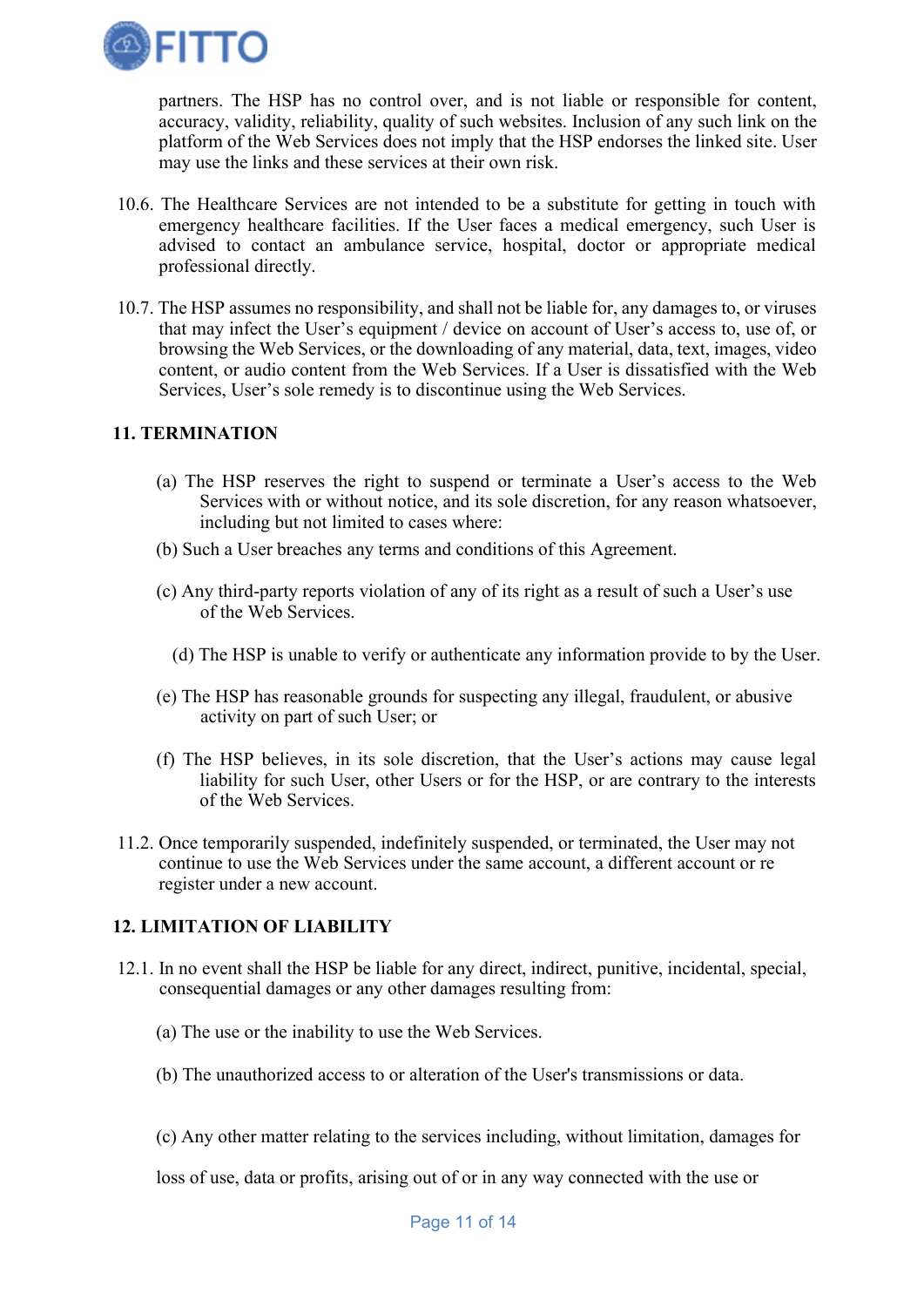

performance of the Web Services.

- 12.2. The HSP shall not be responsible for the delay or inability to use the Web Services, the provision of or failure to provide Web Services, or for any information, software, products, services and related graphics obtained through the Web Services.
- 12.3. The HSP shall not be held responsible for non-availability or access to the Web Services during periodic maintenance operations or any unplanned suspension of access that may occur due to technical reasons or for any reason beyond the control of the HSP.

# 13. INDEMNITY

- 13.1. The User agrees to indemnify and hold harmless the HSP, its Partners, affiliates, officers, directors, employees, consultants, licensors, agents, representatives, from any and all third party claims, losses, liability, damages, and/or costs (including reasonable attorney fees and costs) arising from User's access to or use of Service, violation of this Agreement, or infringement, or infringement by any other User of their account, of any intellectual property or other right of any person or entity.
- 13.2. The HSP shall notify the User of any such claim, loss, liability, or demand, and in addition to the User's foregoing obligations, the User agrees to provide the HSP with reasonable assistance, at their own expense, in defending any such claim, loss, liability, damage, or cost.

#### 14. APPLICABLE LAW AND DISPUTE SETTLEMENT

- 14.1. This Agreement shall be governed by and construed in accordance with the laws of India.
- 14.2. The courts of Bangalore shall have exclusive jurisdiction in case of any dispute, controversy or claims arising out of or relating to this Agreement or the breach, termination or invalidity thereof.

#### 15. SEVERABILITY

The invalidity or unenforceability of any provisions of this Agreement in any jurisdiction shall not affect the validity, legality or enforceability of the remainder of this Agreement.

#### 16. WAIVER

The waiver of any breach or default of the terms of this Agreement will not constitute a waiver of any subsequent breach or default and will not act to amend or negate the rights of the waiving party.

### 17. GRIEVANCE OFFICER

- 17.1. If a User has any questions concerning the HSP, the Web Services, this Agreement, or anything related to any of the foregoing, such a User may write to the HSP at support@fitto-at.com.
- 17.2. If a User has any grievance with respect to the Web Services, including any discrepancies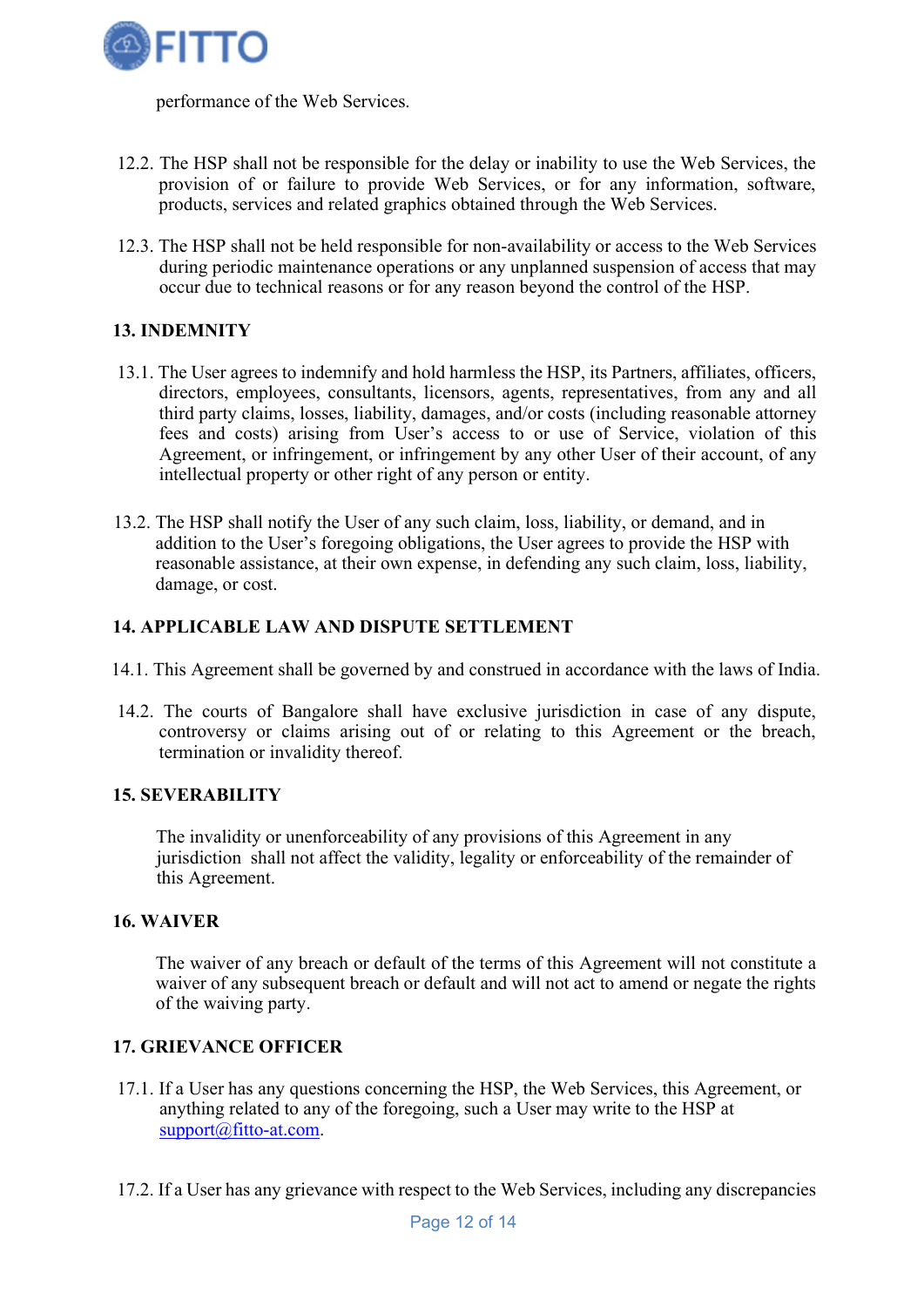

and grievances with respect to processing of information, such a User may contact the HSP's Grievance Officer at support@fitto-at.com.

# 18. FITTO REFUND & CANCELLATION POLICY

18.1 Once we receive a request for cancellation of an appointment in  $\frac{\text{support}(a)\text{fitto-at.com}}{\text{output}(a)}$ . mail or through a Call, a refund is issued to the original payment method that is used for making payment or to bank account / UPI ID.

If the appointment is cancelled by the patient, then a transaction fee (if any) charged by the payment gateway may be deducted from the total refundable amount.

| <b>Via</b>             | If refund requested<br>within 3 days | If refund requested after 3<br>days |
|------------------------|--------------------------------------|-------------------------------------|
| Credit Card/Debit Card | 2-5 Business Days                    | 5-8 Business Days                   |
| UPI ID                 | 2-5 business days                    | 5-8 Business Days                   |
| <b>Net Banking</b>     | 2-5 business days                    | 5-8 Business Days                   |

#### 18.2 Refund Method and Timelines:

#### 18.3 Fulfilled by FITTO

If the standard timeframe as mentioned above has expired and if a refund is not received by the respective person, they may need to contact the credit or debit card issuer or their bank for more information.

Refunds will not be processed in cash. Refunds can be processed through cheque only in exceptional cases.

- If the payment method used to make the payment, such as credit/ debit card at the time of consultation, is no longer valid, refund will be issued through a Cheque.
- The FITTO Support team will send an email asking to call/ email and provide details of the person requesting a refund for sending the Cheque/demand draft. After receiving these details, a refund will be initiated.
- For some FITTO services/products refund may not be applicable

(Ex.- VIDE, THYDOR, DSS etc.)

#### 18.4Cancellation Policy

● If a patient is not able to take the consultation on scheduled time and he/she is willing to cancel